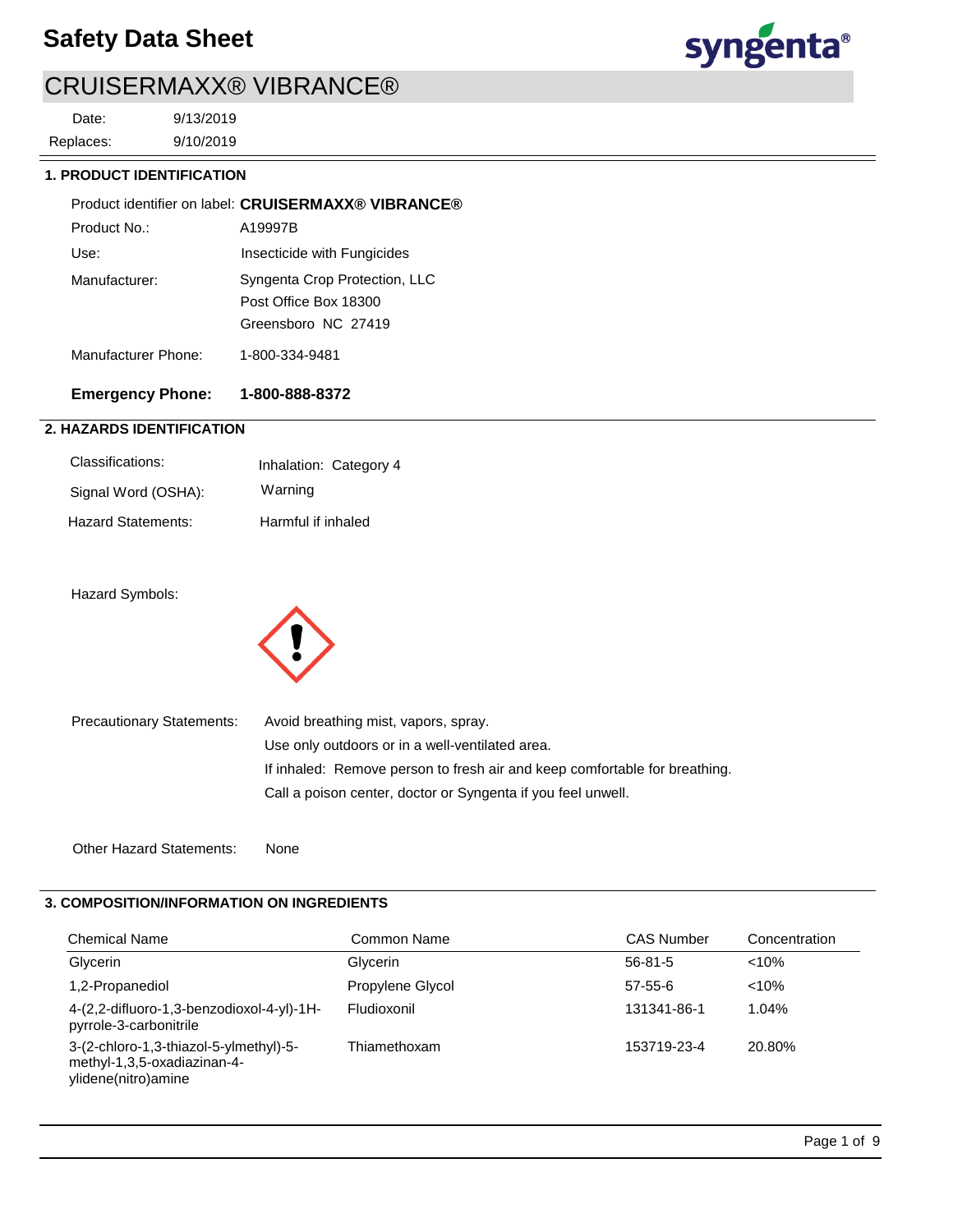

9/13/2019 Date:

9/10/2019 Replaces:

| $(R, S)$ -2- $[(2, 6$ -dimethylphenyl $)$ -<br>methoxyacetylaminol-propionic acid<br>methyl ester     | Metalaxyl-M | 70630-17-0 &<br>69516-34-3 | 3.13% |
|-------------------------------------------------------------------------------------------------------|-------------|----------------------------|-------|
| 1H-Pyrazole-4-carboxamide, N-(2-[1,1'-<br>bicyclopropyl]-2-ylphenyl)-3-<br>(difluoromethyl)-1-methyl- | Sedaxane    | 874967-67-6                | 1.04% |

Ingredients not precisely identified are proprietary or non-hazardous. Values are not product specifications.

### **4. FIRST AID MEASURES**

Have the product container, label or Safety Data Sheet with you when calling Syngenta (800-888-8372), a poison control center or doctor, or going for treatment.

- If swallowed: Call Syngenta (800-888-8372), a poison control center or doctor immediately for treatment advice. Do not give any liquid to the person. Do not induce vomiting unless told to do so after calling 800-888- 8372 or by a poison control center or doctor. Do not give anything by mouth to an unconscious person. Ingestion:
- If in eyes: Hold eye open and rinse slowly and gently with water for 15-20 minutes. Remove contact lenses, if present, after 5 minutes, then continue rinsing eye. Call Syngenta (800-888-8372), a poison control center or doctor for treatment advice. Eye Contact:
- If on skin or clothing: Take off contaminated clothing. Rinse skin immediately with plenty of water for 15-20 minutes. Call Syngenta (800-888-8372), a poison control center or doctor for treatment advice. Skin Contact:
- If inhaled: Move person to fresh air. If person is not breathing, call 911 or an ambulance, then give artificial respiration, preferably mouth-to-mouth if possible. Call Syngenta (800-888-8372), a poison control center or doctor for further treatment advice. Inhalation:

Most important symptoms/effects:

Not Applicable

Indication of immediate medical attention and special treatment needed:

There is no specific antidote if this product is ingested.

Treat symptomatically.

## **5. FIRE FIGHTING MEASURES**

Suitable (and unsuitable) extinguishing media:

Use dry chemical, foam or CO2 extinguishing media. If water is used to fight fire, dike and collect runoff.

Specific Hazards:

None known.

Special protective equipment and precautions for firefighters:

Wear full protective clothing and self-contained breathing apparatus. Evacuate nonessential personnel from the area to prevent human exposure to fire, smoke, fumes or products of combustion.

### **6. ACCIDENTAL RELEASE MEASURES**

Personal precautions, protective equipment, and emergency procedures:

Follow exposure controls/personal protection outlined in Section 8.

Methods and materials for containment and cleaning up:

Control the spill at its source. Contain the spill to prevent from spreading or contaminating soil or from entering sewage and drainage systems or any body of water. Clean up spills immediately, observing precautions outlined in Section 8. Cover entire spill with absorbing material and place into compatible disposal container. Scrub area with hard water detergent (e.g.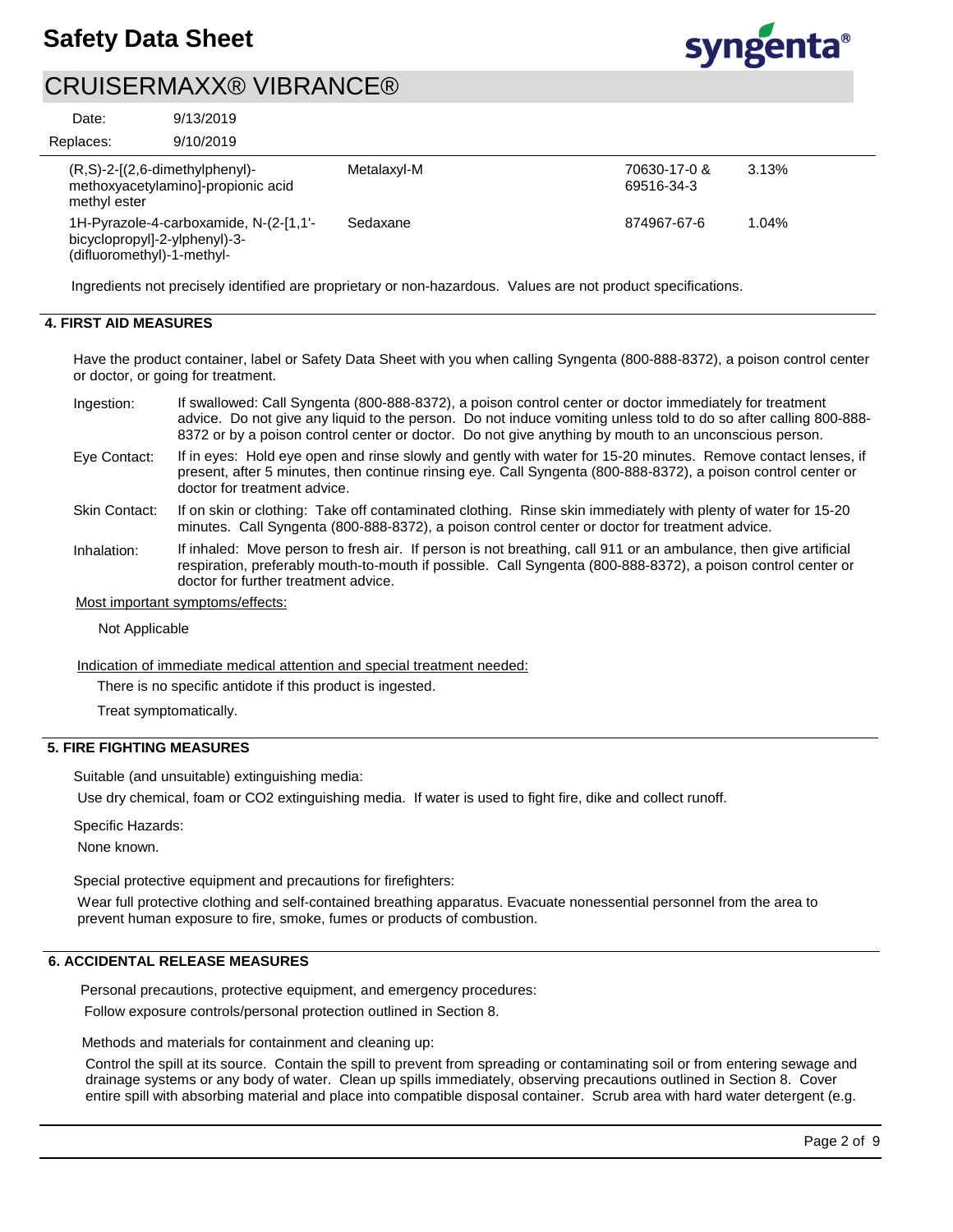

9/13/2019

Date:

9/10/2019 Replaces:

> commercial products such as Tide, Joy, Spic and Span). Pick up wash liquid with additional absorbent and place into compatible disposal container. Once all material is cleaned up and placed in a disposal container, seal container and arrange for disposition.

### **7. HANDLING AND STORAGE**

Precautions for safe handling:

Store the material in a well-ventilated, secure area out of reach of children and domestic animals. Do not store food, beverages or tobacco products in the storage area. Prevent eating, drinking, tobacco use, and cosmetic application in areas where there is a potential for exposure to the material. Wash thoroughly with soap and water after handling.

Conditions for safe storage, including any incompatibilities:

Not Applicable

### **8. EXPOSURE CONTROLS/PERSONAL PROTECTION**

### **THE FOLLOWING RECOMMENDATIONS FOR EXPOSURE CONTROLS/PERSONAL PROTECTION ARE INTENDED FOR THE MANUFACTURE, FORMULATION AND PACKAGING OF THIS PRODUCT.**

### **FOR COMMERCIAL APPLICATIONS AND/OR ON-FARM APPLICATIONS CONSULT THE PRODUCT LABEL.**

Occupational Exposure Limits:

| <b>Chemical Name</b> | <b>OSHA PEL</b>                                                           | <b>ACGIH TLV</b> | Other                   | Source         |
|----------------------|---------------------------------------------------------------------------|------------------|-------------------------|----------------|
| Glycerin             | 15 mg/m <sup>3</sup> TWA (total); 5<br>mg/m <sup>3</sup> TWA (respirable) | Not Established  | Not Established         | Not Applicable |
| Propylene Glycol     | Not Established                                                           | Not Established  | 10 $mg/m3 TWA$          | <b>AIHA</b>    |
| Fludioxonil          | Not Established                                                           | Not Established  | 5 mg/m <sup>3</sup> TWA | Syngenta       |
| Thiamethoxam         | Not Established                                                           | Not Established  | $3 \text{ mg/m}^3$ TWA  | Syngenta       |
| Metalaxyl-M          | Not Established                                                           | Not Established  | 5 mg/m <sup>3</sup> TWA | Syngenta       |
| Sedaxane             | Not Established                                                           | Not Established  | 2 mg/m <sup>3</sup> TWA | Syngenta       |

### Appropriate engineering controls:

Use effective engineering controls to comply with occupational exposure limits (if applicable).

#### Individual protection measures:

Ingestion:

Prevent eating, drinking, tobacco usage and cosmetic application in areas where there is a potential for exposure to the material. Wash thoroughly with soap and water after handling.

#### Eye Contact:

Where eye contact is likely, use splash-proof chemical goggles. Facilities storing or utilizing this material should be equipped with an eyewash facility and a safety shower.

#### Skin Contact:

Where contact is likely, wear chemical-resistant (such as nitrile or butyl) gloves, coveralls, socks and chemical-resistant footwear.

#### Inhalation:

Where concentrations are above recommended limits or are unknown, appropriate respiratory protection should be worn. Follow OSHA respirator regulations (29 CFR 1910.134) and use NIOSH/MSHA approved respirators. Protection provided by air purifying respirators against exposure to any hazardous chemical is limited. Use a positive pressure air supplied respirator if there is any potential for uncontrolled release, exposure levels are unknown, or any other circumstance where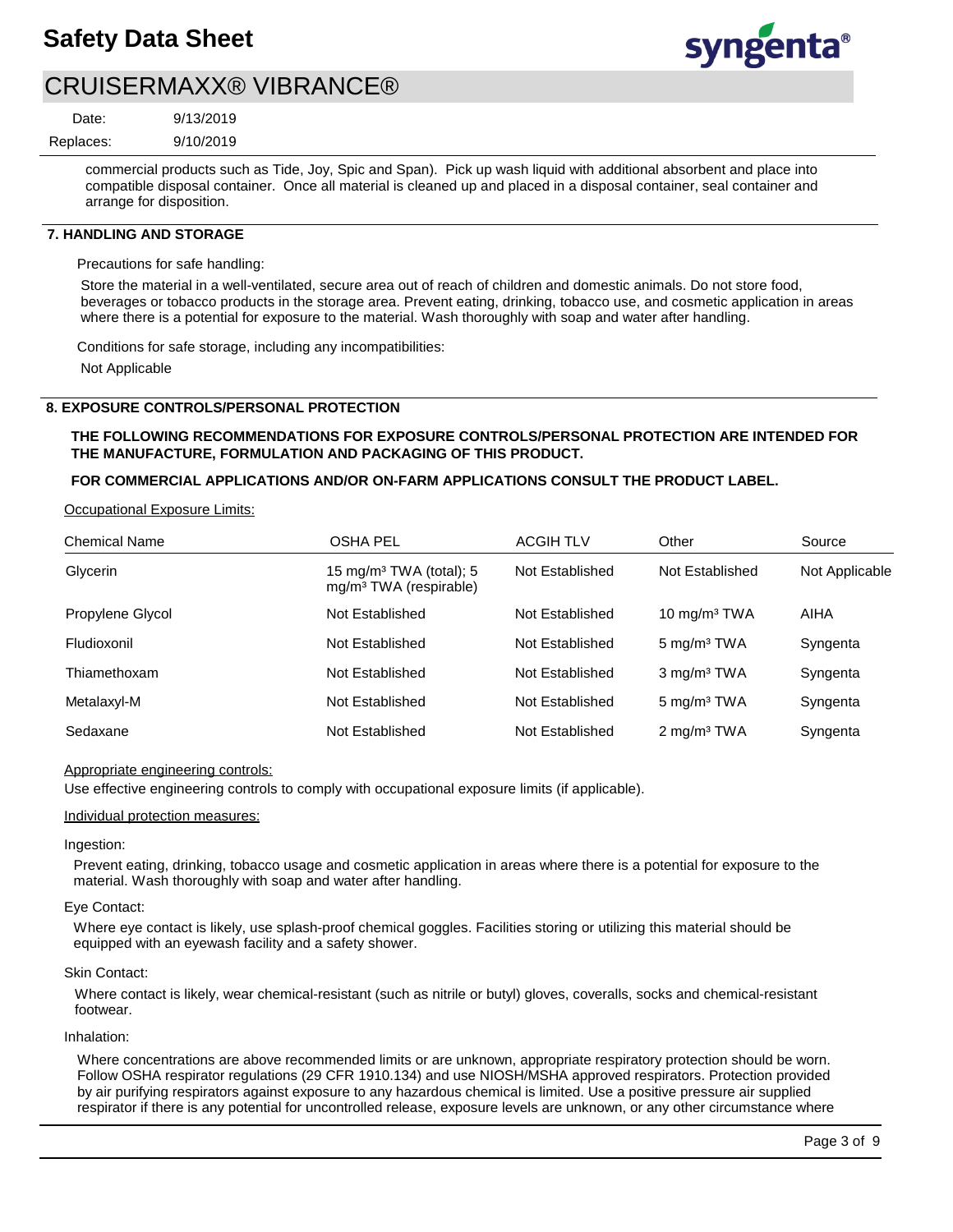## **Safety Data Sheet**



## CRUISERMAXX® VIBRANCE®

9/13/2019 Replaces: Date:

9/10/2019

air purifying respirators may not provide adequate protection.

## **9. PHYSICAL AND CHEMICAL PROPERTIES**

Odor: Not determined Appearance: Off-White Liquid Vapor Pressure: Fludioxonil Solubility (ies): pH: 5-8 (1% w/v) Initial boiling point and boiling range: Not Applicable Melting point/freezing point: Not Available Odor Threshold: Not Applicable NotAvailable Flammability: Not Available Not Available Autoignition Temperature: Not Available Flash Point (Test Method): Flammable Limits (% in Air): Vapor Density: Not Available Relative Density: 1.15 g/cm<sup>3</sup> @ 77°F (25°C) Decomposition Temperature: Not Available Viscosity: Not Available Partition coefficient: n-octanol/water: Not Available  $2.9 \times 10(-9)$  mmHg @ 77°F (25°C) Metalaxyl-M 2.5 x 10(-5) mmHg @ 77°F (25°C) Sedaxane 4.9 x 10(-10) mmHg @ 68°F (20°C) Thiamethoxam  $2 \times 10(-11)$  mmHg @ 68°F (20°C) Fludioxonil 1.8 mg/l @ 77°F (25°C) Metalaxyl-M 26 g/l @ 77°F (25°C) Sedaxane 14 mg/l @ 77°F (25°C) Thiamethoxam  $4.1$  g/l @ 77°F (25°C)

Other: None

## **10. STABILITY AND REACTIVITY**

Incompatible materials: None known. Possibility of hazardous reactions: Will not occur. Chemical stability: Stable under normal use and storage conditions. Hazardous Decomposition Products: None known. Reactivity: Not reactive. Conditions to Avoid: None known.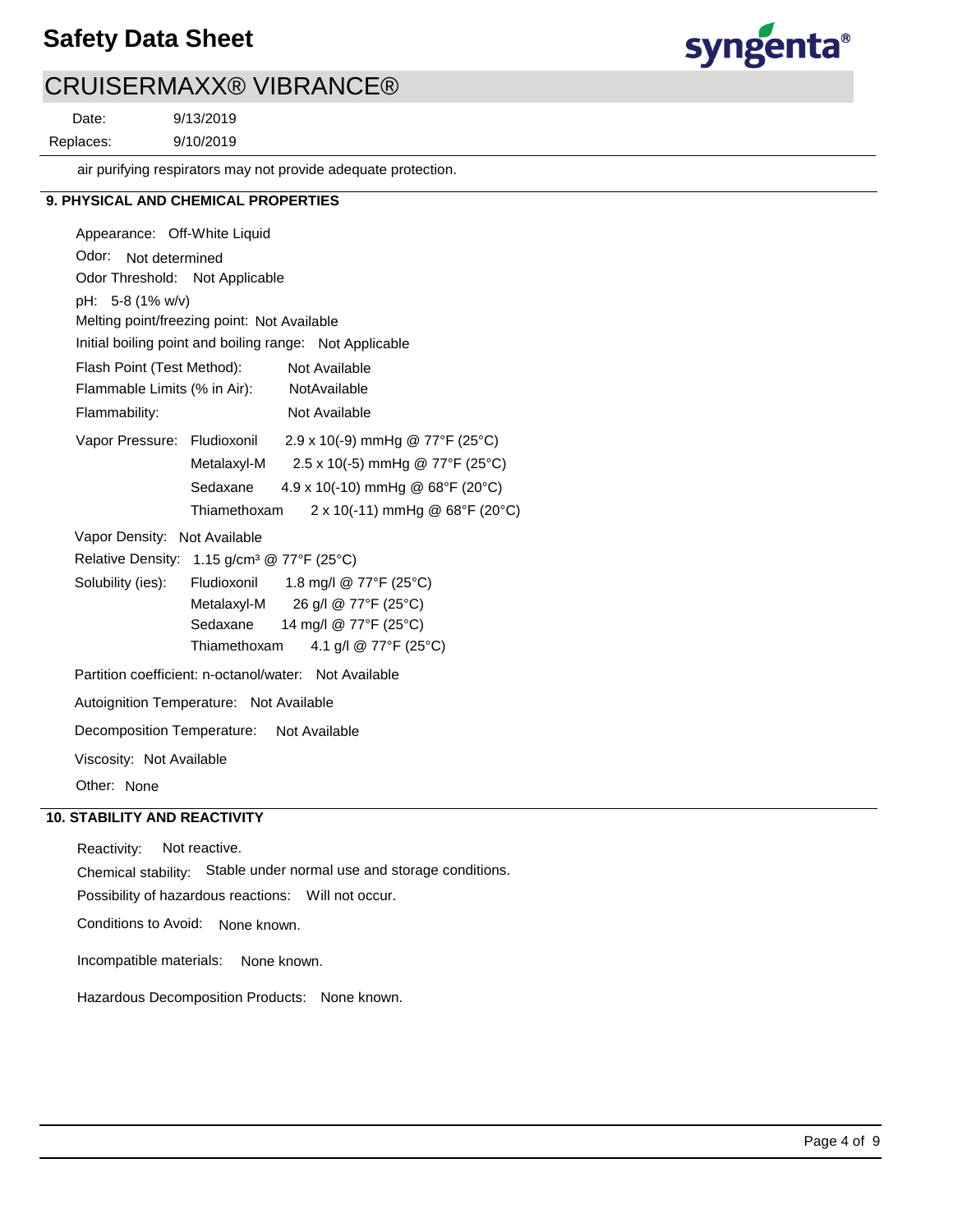

Replaces: Date:

9/10/2019 9/13/2019

## **11. TOXICOLOGICAL INFORMATION**

#### **Health effects information**

Likely routes of exposure: Dermal, Inhalation

Symptoms of exposure: Eye irritation

Delayed, immediate and chronic effects of exposure: Eye irritation

#### Numerical measures of toxicity (acute toxicity/irritation studies (finished product))

| Ingestion:                 | Oral (LD50 Rat):       | 3129 mg/kg body weight   |
|----------------------------|------------------------|--------------------------|
| Dermal:                    | Dermal (LD50 Rat):     | > 5000 mg/kg body weight |
| Inhalation:                | Inhalation (LD50 Rat): | $> 2.55$ mg/l            |
| Eye Contact:               | Not an Irritant        |                          |
| <b>Skin Contact:</b>       | Slightly Irritating    |                          |
| <b>Skin Sensitization:</b> | Not Available          |                          |

### Reproductive/Developmental Effects

Fludioxonil: Delayed development at doses causing maternal toxicity.

Metalaxyl-M: None observed.

Sedaxane: Did not show teratogenic effects in animal experiments. Did not show reproductive toxicity effects in animal experiments.

Thiamethoxam: Developmental: Not teratogenic in rats or rabbits.

Reproductive: No effects on reproduction. Minor increase in a common testis effect in rats at high doses, which did not affect reproduction.

#### Chronic/Subchronic Toxicity Studies

Fludioxonil: Liver and kidney toxicity at high dose levels.

Metalaxyl-M: Liver effects at high dose animal tests.

Sedaxane: STOT - Repeated Exposure : No adverse effect has been observed in chronic toxicity tests.

Thiamethoxam: Subchronic: Liver effects occurred in rodents only at high dose levels. Not neurotoxic after high acute and subchronic exposure in rats.

#### **Carcinogenicity**

Fludioxonil: Marginal increase (7%) of liver tumors (female, rats: 3,000 ppm); Within historical control range (1 to 10%). Metalaxyl-M: None observed.

Sedaxane: Did not show mutagenic effects in animal experiments.

At extremely high doses, numerically higher incidences of uterine, thyroid and liver tumors (male and/or female rats) and liver tumors (male mice) were within the range of normal background variation and thus considered unrelated to treatment. Some Regulatory Authorities have taken a more conservative position that these high-dose findings are treatment-related in rats and mice. The dose levels where these findings occur are not relevant to human exposure levels.

Thiamethoxam: Classified as "not likely to be carcinogenic in humans" based on lifetime studies in mice and rats.

| <b>Chemical Name</b> | NTP/IARC/OSHA Carcinogen |
|----------------------|--------------------------|
| Glycerin             | No                       |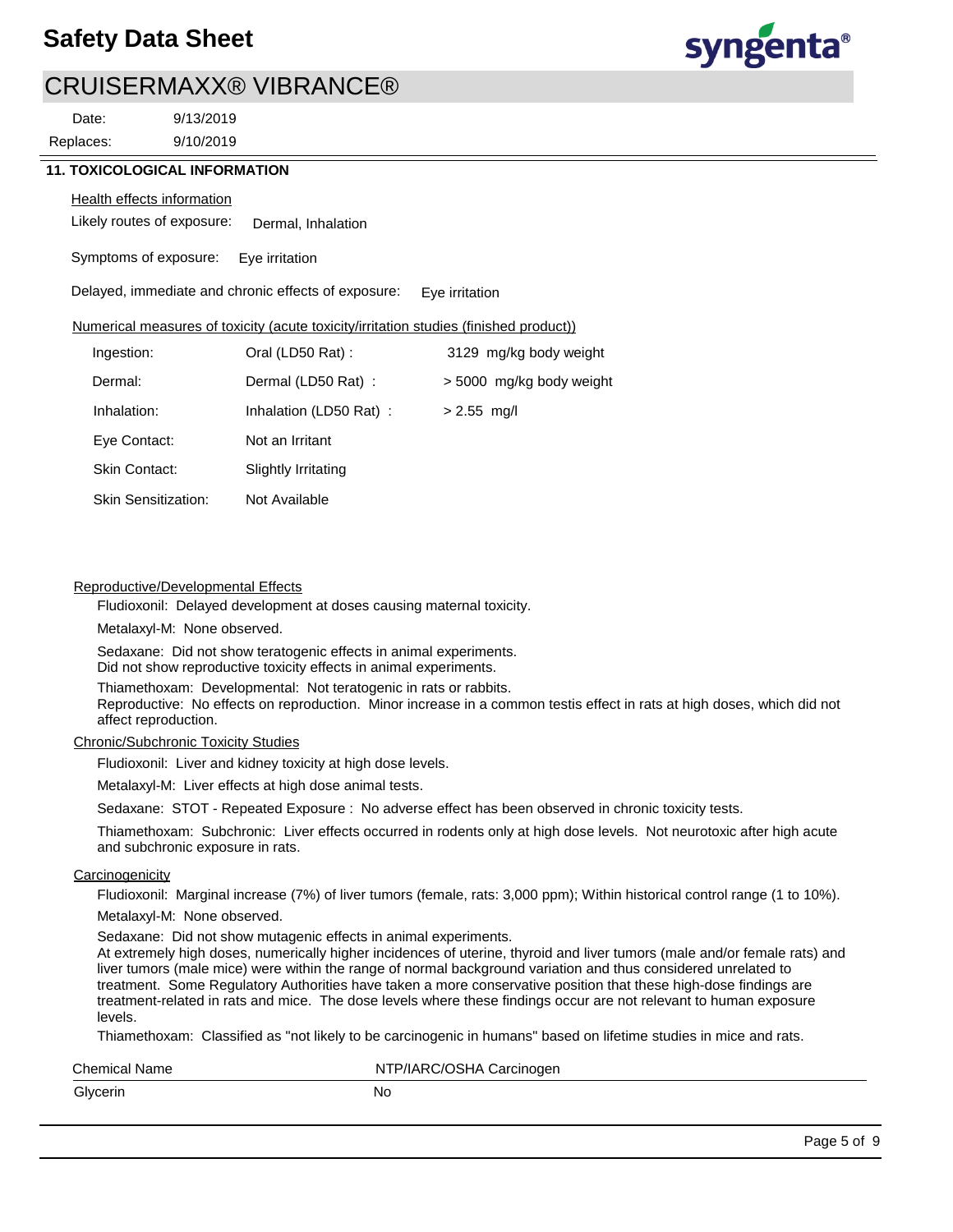

9/10/2019 9/13/2019 **Replaces** Date:

| eplaces.                                        | 9/10/2019                                                                                  |    |
|-------------------------------------------------|--------------------------------------------------------------------------------------------|----|
| 1,2-Propanediol                                 |                                                                                            | N٥ |
| pyrrole-3-carbonitrile                          | 4-(2,2-difluoro-1,3-benzodioxol-4-yl)-1H-                                                  | N٥ |
|                                                 | 3-(2-chloro-1,3-thiazol-5-ylmethyl)-5-methyl-<br>1,3,5-oxadiazinan-4-ylidene(nitro)amine   | N٥ |
| $(R, S)-2-(2, 6$ -dimethylphenyl $)$ -<br>ester | methoxyacetylamino]-propionic acid methyl                                                  | N٥ |
| methyl-                                         | 1H-Pyrazole-4-carboxamide, N-(2-[1,1'-<br>bicyclopropyl]-2-ylphenyl)-3-(difluoromethyl)-1- | N٥ |
| <b>Other Toxicity Information</b>               |                                                                                            |    |

Not Available

Toxicity of Other Components

Glycerin

Repeated or prolonged exposure to concentrated solutions may result in dermatitis.

## Propylene Glycol

Reported to cause central nervous system depression (anesthesia, dizziness, confusion), headache and nausea. Also, eye irritation may occur with lacrimation but no residual discomfort or injury. Prolonged contact to skin may cause mild to moderate irritation and possible allergic reactions. Chronic dietary exposure caused kidney and liver injury in experimental animals.

### Target Organs

| <b>Active Ingredients</b> |                    |
|---------------------------|--------------------|
| Fludioxonil:              | Liver, kidney      |
| Metalaxyl-M:              | Liver              |
| Sedaxane:                 | Not Applicable     |
| Thiamethoxam:             | Liver              |
| Inert Ingredients         |                    |
| Glycerin:                 | Skin               |
| Propylene Glycol:         | CNS, kidney, liver |

## **12. ECOLOGICAL INFORMATION**

### Eco-Acute Toxicity

Fludioxonil:

Fish (Rainbow Trout) 96-hour LC50 0.47 ppm Green Algae 5-day EC50 0.087 ppm Invertebrate (Water Flea) Daphnia Magna 48-hour EC50 0.9 ppm Bird (Bobwhite Quail) 14-day LD50 > 2000 mg/kg

## Thiamethoxam:

Fish (Rainbow Trout) 96-hour LC50 > 100 ppm Bird (Mallard Duck) LD50 Oral 576 mg/kg Invertebrate (Daphnia Magna) 48-hour EC50 > 106 ppm Green Algae 4-day EC50 > 97 ppm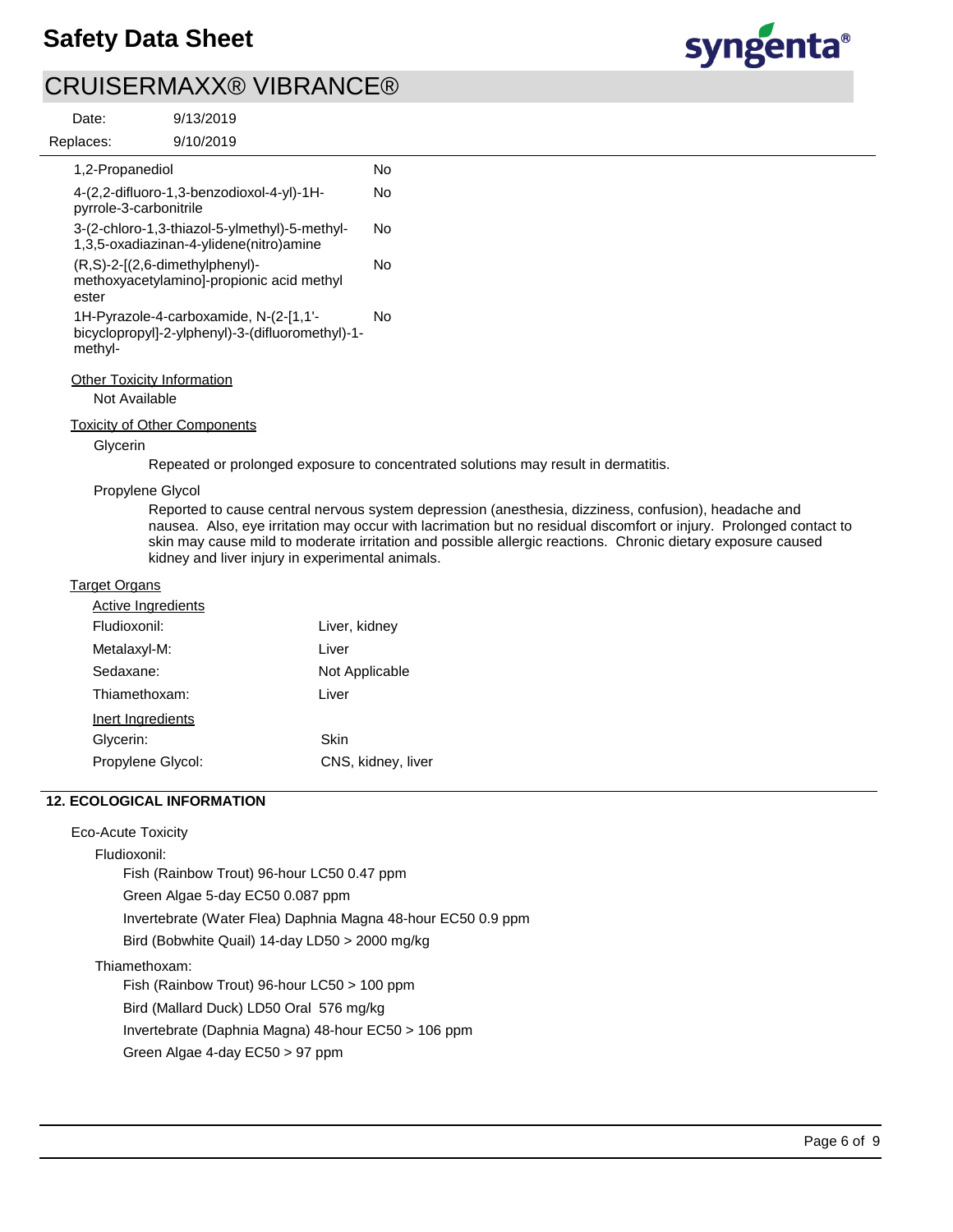## **Safety Data Sheet**



## CRUISERMAXX® VIBRANCE®

Replaces: Date:

9/10/2019 9/13/2019

Metalaxyl-M:

Fish (Rainbow Trout) 96-hour LC50 > 121 ppm

Invertebrate (Water Flea) Daphnia Magna 48-hour EC50 > 113 ppm

Bird (Bobwhite Quail) 14-day LD50 981 mg/kg

Sedaxane:

Invertebrate (Water Flea) Daphnia Magna 48-hour EC50 6.10 mg/l

Green Algae 96-hour EbC50 1.9 mg/l

Fish (Carp) 96-hour LC50 0.62 mg/l

### Environmental Fate

#### Fludioxonil:

The information presented here is for the active ingredient, fludioxonil.

Does not bioaccumulate. Persistent in soil. Stable in water. Low mobility in soil. Sinks in water (after 24 h).

#### Metalaxyl-M:

The information presented here is for the active ingredient, metalaxyl-m.

Does not bioaccumulate. Not persistent in soil or water. Moderate mobility in soil. Mixes/sinks (after 24 h).

#### Sedaxane:

The information presented here is for the active ingredient, sedaxane.

Material is not readily biodegradable. Material is not persistent in soil.

#### Thiamethoxam:

The information presented here is for the active ingredient, thiamethoxam. Not persistent in soil. Stable in water. Moderate mobility in soil. Floats in water (after 24 h).

## **13. DISPOSAL CONSIDERATIONS**

## Disposal:

Do not reuse product containers. Dispose of product containers, waste containers, and residues according to local, state, and federal health and environmental regulations.

Characteristic Waste: Not Applicable

Listed Waste: Not Applicable

## **14. TRANSPORT INFORMATION**

DOT Classification

Ground Transport - NAFTA Not regulated

**Comments** 

Water Transport - International Proper Shipping Name: ENVIRONMENTALLY HAZARDOUS SUBSTANCE LIQUID, N.O.S., (Fludioxonil, Thiamethoxam) Marine Pollutant Hazard Class: Class 9 Identification Number: UN 3082 Packing Group: PG III

Air Transport Proper Shipping Name: ENVIRONMENTALLY HAZARDOUS SUBSTANCE LIQUID, N.O.S., (Fludioxonil, Thiamethoxam) Hazard Class: Class 9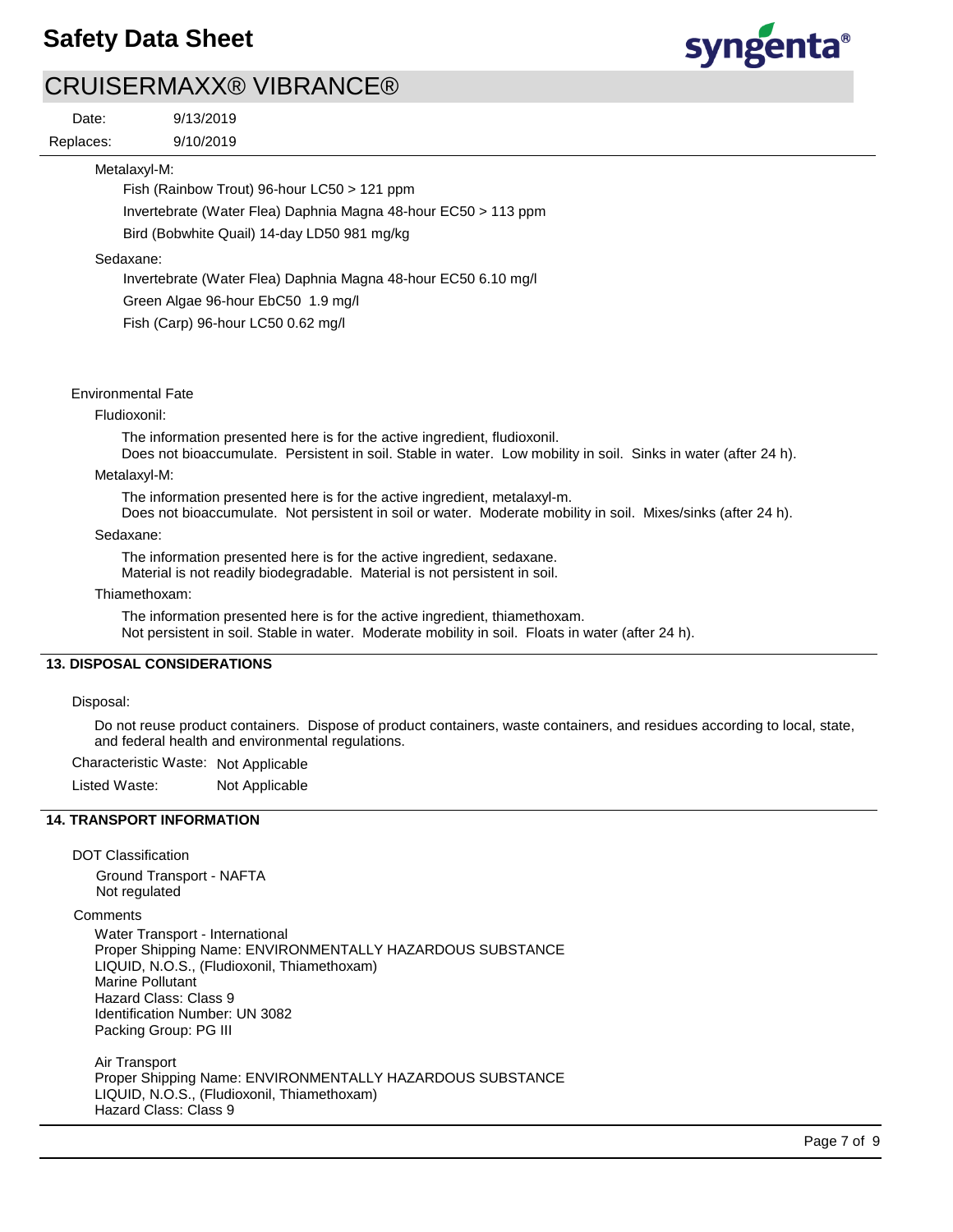

Date:

9/13/2019

Replaces:

9/10/2019

Identification Number: UN 3082 Packing Group: PG III

## **15. REGULATORY INFORMATION**

### Pesticide Registration:

This chemical is a pesticide product registered by the Environmental Protection Agency and is subject to certain labeling requirements under federal pesticide law. These requirements differ from the classification criteria and hazard information required for safety data sheets, and for workplace labels of non-pesticide chemicals. Following is the hazard information as required on the pesticide label:

Caution: Harmful if swallowed. Wash thoroughly with soap and water after handling, and before eating, drinking, chewing gum, using tobacco, or using the toilet.

EPA Registration Number(s): 100-1508

EPCRA SARA Title III Classification:

Section 311/312 Hazard Classes: See Section 2 Hazards

Section 313 Toxic Chemicals: None

CERCLA/SARA 304 Reportable Quantity (RQ):

Not Applicable

RCRA Hazardous Waste Classification (40 CFR 261):

Not Applicable

TSCA Status:

Exempt from TSCA, subject to FIFRA

## **16. OTHER INFORMATION**

| <b>NFPA Hazard Ratings</b>                                                                                                                                                                                                            |                               | <b>HMIS Hazard Ratings</b>                           |           |   | 10       | Minimal  |
|---------------------------------------------------------------------------------------------------------------------------------------------------------------------------------------------------------------------------------------|-------------------------------|------------------------------------------------------|-----------|---|----------|----------|
| Health:                                                                                                                                                                                                                               | 0                             | Health:                                              |           | 0 |          | Slight   |
| Flammability:                                                                                                                                                                                                                         | 1                             | Flammability:                                        |           | 1 | 12       | Moderate |
| Instability:                                                                                                                                                                                                                          | 0                             | Physical Hazard:                                     |           | 0 | 3        | Serious  |
|                                                                                                                                                                                                                                       |                               |                                                      |           |   | 14       | Extreme  |
|                                                                                                                                                                                                                                       | Syngenta Hazard Category: C,S |                                                      |           |   | $^\star$ | Chronic  |
|                                                                                                                                                                                                                                       |                               | For non-emergency questions about this product call: |           |   |          |          |
|                                                                                                                                                                                                                                       |                               | 1-800-334-9481                                       |           |   |          |          |
| Original Issued Date:                                                                                                                                                                                                                 | 4/16/2018                     |                                                      |           |   |          |          |
| <b>Revision Date:</b>                                                                                                                                                                                                                 | 9/13/2019                     | Replaces:                                            | 9/10/2019 |   |          |          |
| 8<br>Section(s) Revised:                                                                                                                                                                                                              |                               |                                                      |           |   |          |          |
| The information and recommendations contained herein are based upon data believed to be correct.<br>However, no guarantee or warranty of any kind, expressed or implied, is made with respect to the<br>information contained herein. |                               |                                                      |           |   |          |          |